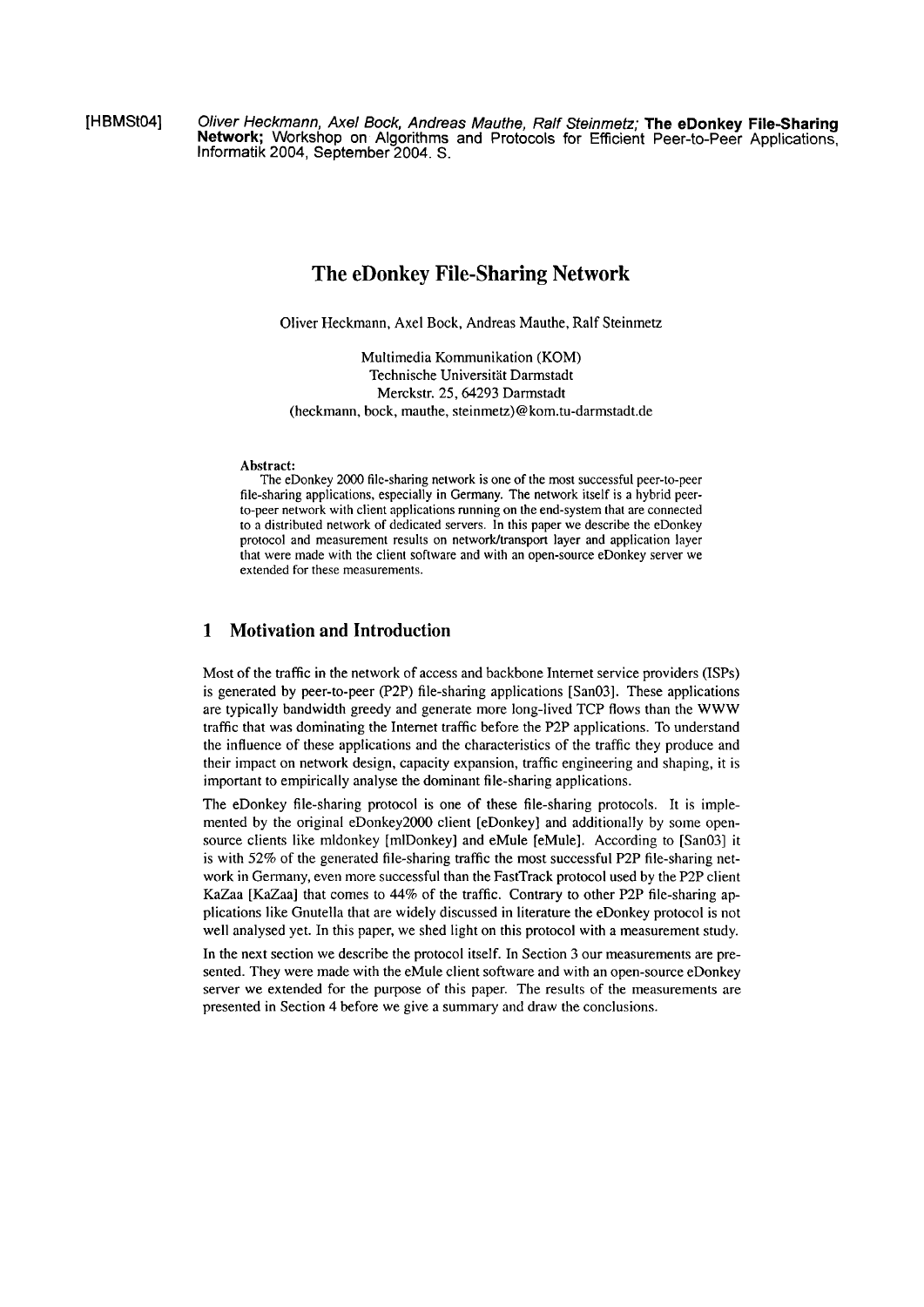# **2 Protocol Description**

The eDonkey network is a decentral hybrid peer-to-peer file-sharing network with client applications running on the end-system that are connected to a distributed network of dedicated servers.

Contrary to the original Gnutella protocol it is not completely decentral as it uses servers; contrary to the original Napster protocol it does not use a single server (farm) which is a single point of failure, instead it uses servers that are run by power users and offers mechanisms for inter-server communication. Unlike super-peer protocols like KaZaa, or the modern Gnutella protocol the eDonkey network has a dedicated client/server based structure. The servers are slightly similar to the KaZaa super-nodes, but they are a separate application and do not share any files, only manage the information distribution and work as several central dictionaries which hold the information about the shared files and their respective client locations.

In the eDonkey network the clients are the only nodes sharing data. Their files are indexed by the servers. If a client wants to download a file or a part of a file, it first has to connect via TCP to a server or send a short search request via UDP to one or inore servers to get the necessary information about other clients offering that file.

The eDonkey network is using 16 byte MD4 hashes to (with very high probability) uniquely identify a file independent of its filename. The implication for searching is that two steps are necessary before a file can be downloaded in the eDonkey network. First, a full text search is inade at a server for the filename, it is answered with those file hashes that have a filename associated which matches the full text search. In a second step, the client requests the sources from the server for a certain file-hash. Finally, the client connects to some of these sources to download the file.

**A** more detailed protocol analysis based oii measurements with TCPDump can be found in our technical report [HB02].

### **3 Experiment Description**

We ran two types of experiments to analyse the eDonkey protocol and to collect traffic samples:

In the first experiment we measured the traffic at a client connected to 7681128 kbps ADSL connection rsp. a 10 MBit at the TU Darmstadt. The most popular client of the network eMule [eMule] under Windows XP was used for this experiment. From the measurements we derive traffic characteristics like the protocol overhead, downloading behaviour and message size distributions.

For the second experiment we modified an open-source eDonkey server [Lus03] that was connected to the university network collecting application level information about the us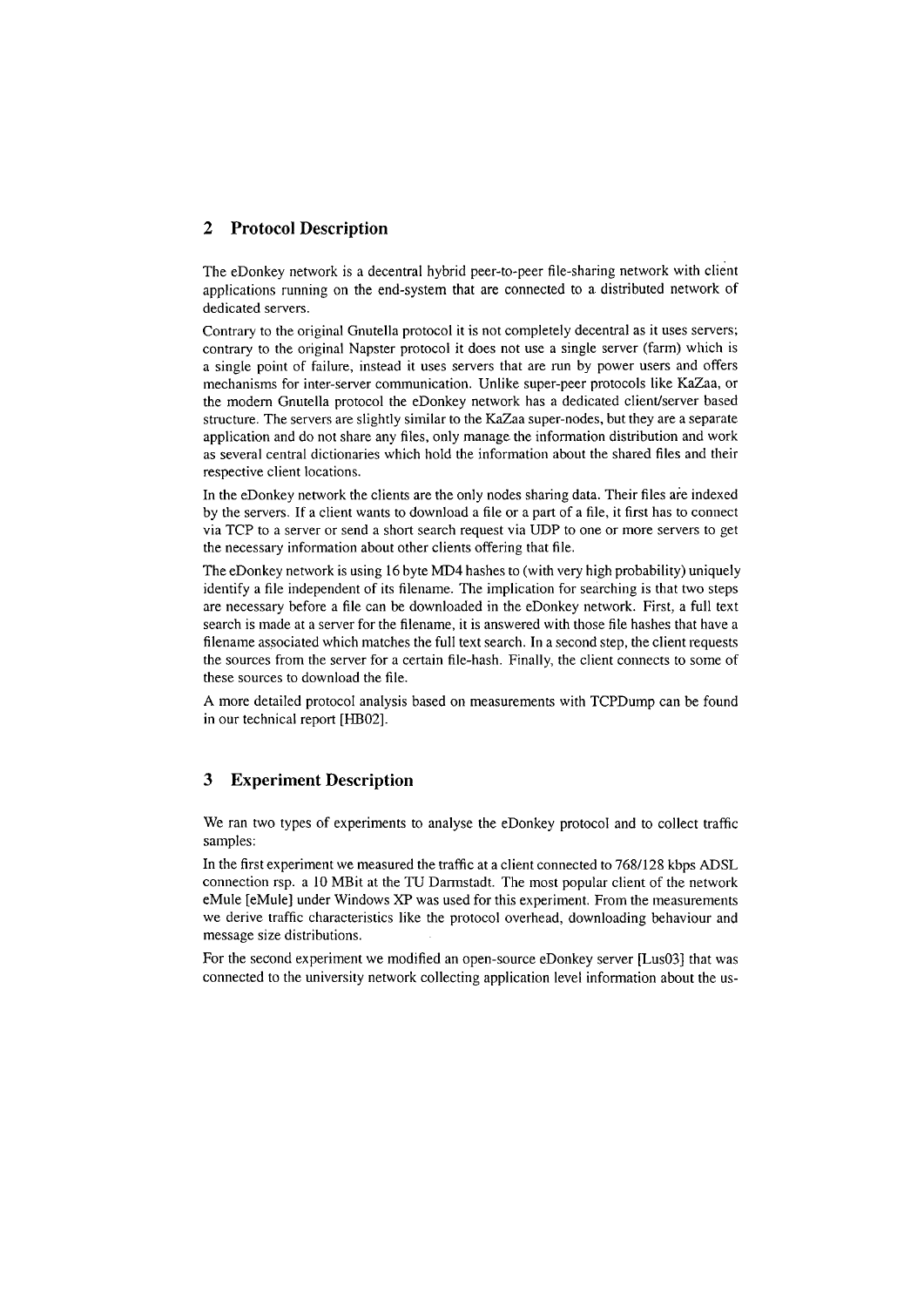age of the network, requested files, offered files and the overall size of the network<sup>1</sup>.

#### **4 Results**

**TCP/UDP summary.** In the experiments with the client the share of the TCP traffic of the overall network traffic was 94% (number of packets) rsp. 99.8% (payload size). Those values do not differ significantly between ADSL and broadband connections. Note that all TCP ACK packets with Zero payload were counted, too. On the ADSL line the packet loss was with 5.5% about 2.25 times higher than on the broadband line (2%).

The server-side measurements differ: TCP traffic only forms about 2,4% of the packets and *6%* of tlie payload. The server is rnainly busy with handling UDP requests from clients *not*  directly connected: If a search of a client does not deliver enough results from the server it is connected to all known servers can be searched. This behaviour has implications on dial-up connections. If the dial-up IP address was assigned to someone running an eDonkey server before, many clients all over the world still reference to that IP address as a server. Server entries are typically kept 1 day or longer in most client implementations. These clients will still send UDP based search queries to that IP address consuming bandwidth. This even lead to a permanent entry in the FAQ section of the computer magazine c't [ct04].

The TCP packet sizes use the whole size spectrum from header only to MTU size. Some characteristic peaks can be identified, e.g., for TCP messages of payload size 24, they are typically used for the frequent *QUERY SOURCES* messages. In most cases a TCP packet carries only a single protocol message. Protocol messages can be identified quite reliably as the payload starts with "E3", for details see [HB02]. The UDP packets are much less variable in size, the size clearly indicating which kind of message is transported.

**Protocol Messages.** Looking at the client's UDP traffic the most observed protocol message by far is *QUERY SOURCES* with about 65%. Looking at TCP messages they are distributed far more evenly, all common messages have a percentual share between one and ten percent, while - surprisingly - the TCP *QUERY SOURCES* message has only about 0.008%.

On the server side the things the most seen messages are *QUERY SOURCES* ones, with 36% (TCP) and 95% (UDP) occurrence.

**Throughput.** On the eMule/ADSL and eMule/broadband clients we observed an average overall throughput of 30 respectively 45 kB/s while downloading, which decreased to the preset maximum upload bandwidth (10 kB/s in our case) after downloads were finished. UDP traffic is not very important in this scenario.

<sup>&</sup>lt;sup>1</sup>The server proved to be quite popular and due to the sheer amount of flows was ranked on the second place of the **mffic** statistic of the whole TU Darmsiadt network for the duration of the expenment.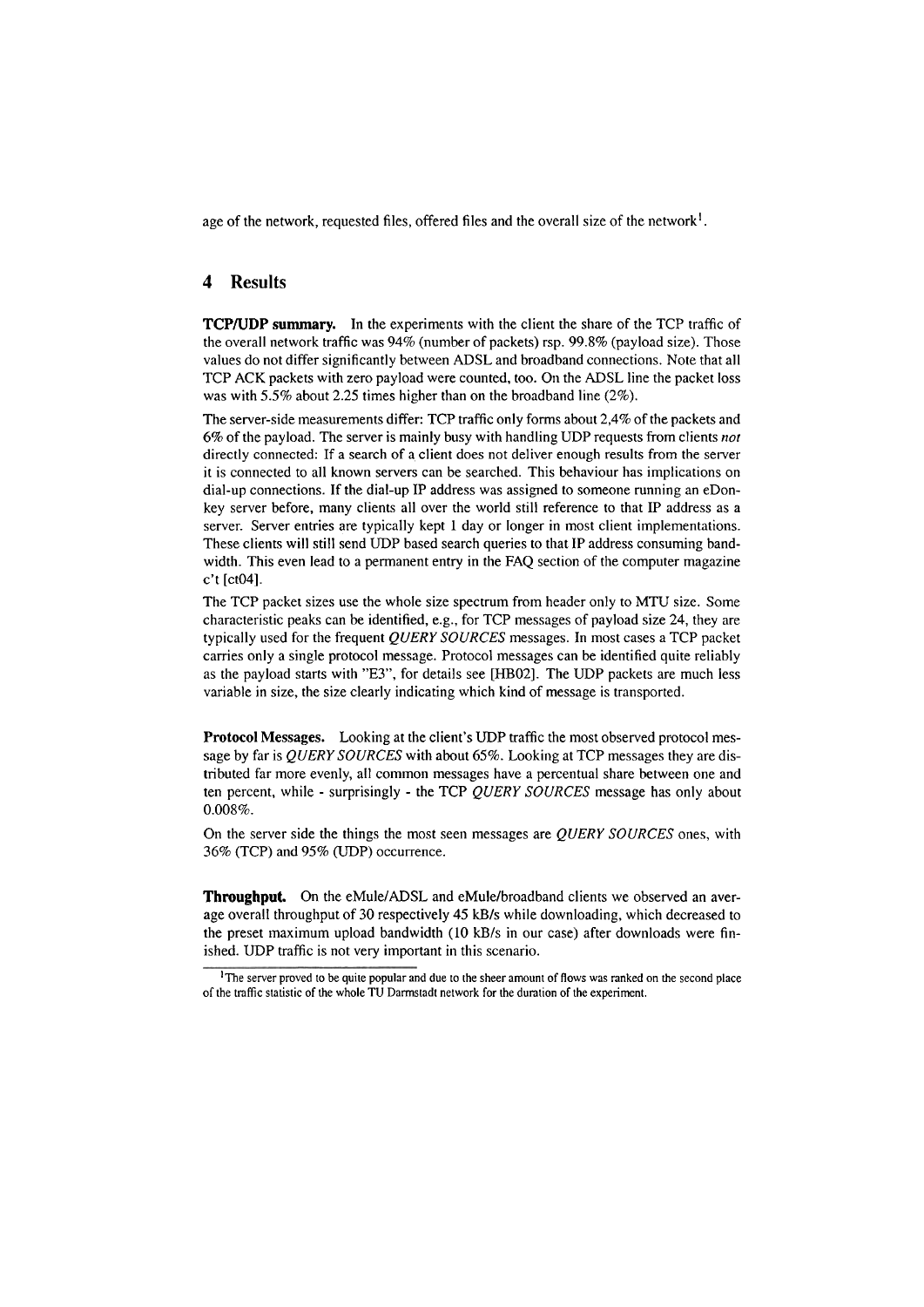On the server, the UDP in/out ratio was 16/2 kB/s after roughly a day (so we have 18 kB/s overall throughput), while TCP is about  $0.75/0.25$  kB/s after the same time. In the beginning though TCP throughput is 1.5/1 kB/s and decreases significantly after the server gets more known and UDP throughput increases massively thus suppressing the TCP communication.

**Connection Statistics.** We observed about 100 (eMule broadband), 85 (eMule ADSL) and 150 (server) connection requests per minute. The share of connections actually used for data exchange is 77%, 74% and 72%. The number of simultaneous connections is 30 to 50 for eMule/broadband, 30 to 45 for eMule/ADSL and quite exactly 700 for the server (gathered by TCP trace file analysis).

For getting the average bandwidth use per connection we looked at all connections carrying more than 0.5 MB incoming payload. Of those the absolute majority (several hundred) utilises roughly two to four kB/s, with some more (about 40) ranging from 5 to 10 kB/s. About ten more connections used bandwidths up to 55 KB/sec. Those values are connection independent.

Our measurements show that an average of roughly four megabytes of data is transferred per (TCP) connection. The maximum size transferred we encountered was 150 MBytes. The average TCP connection time is 30 minutes, the average idle time 875 seconds (ADSL) and 2500 seconds (broadband).

**User Statistics.** We concentrated on getting information about how much the users share in size and file numbers, and what they search most (indicated by search terms and identified files). Our research showed that the average eDonkey user shares 57.8 (max. 470) files with an average size of 217 MB (max 1.2 TByte).

Most searched-for keywords were inedia-related words like "MP3", "AVI" and "DVD" and a very high share of clearly recognisable words from current blockbuster movie titles.

Because all files are identified by their unique hash values we were able to identify the most wanted files by analysing *QUERY SOURCES* messages. The corresponding filenames were extracted from the PUBLISH FILES messages. This showed that the vast majority of the identified files were movies just played in the cinernas at the time of the experiments.

Looking at these results we can state that eDonkey is mainly a movie network.

Geographical Analysis and Network Size. From all clients connected to the broadband test client the IP addresses were reverse resolved to lookup their top-level domains for a rough geographical overview. . de dominates easily with 66.21%, followed by the "dot-net"-Domains (10%), then . f  $r$  (6%) and . at (1%), while clients from Taiwan and Guatemala were both seen more times than clients with . uk. While it is probable that clients from a certain region tend towards higher interconnectivity among themselves, e.g. because they exchange movies in their language this is also an indication that the eDonkey network is more popular in Germany than in other countries. The latter is supported by the study in [San03].